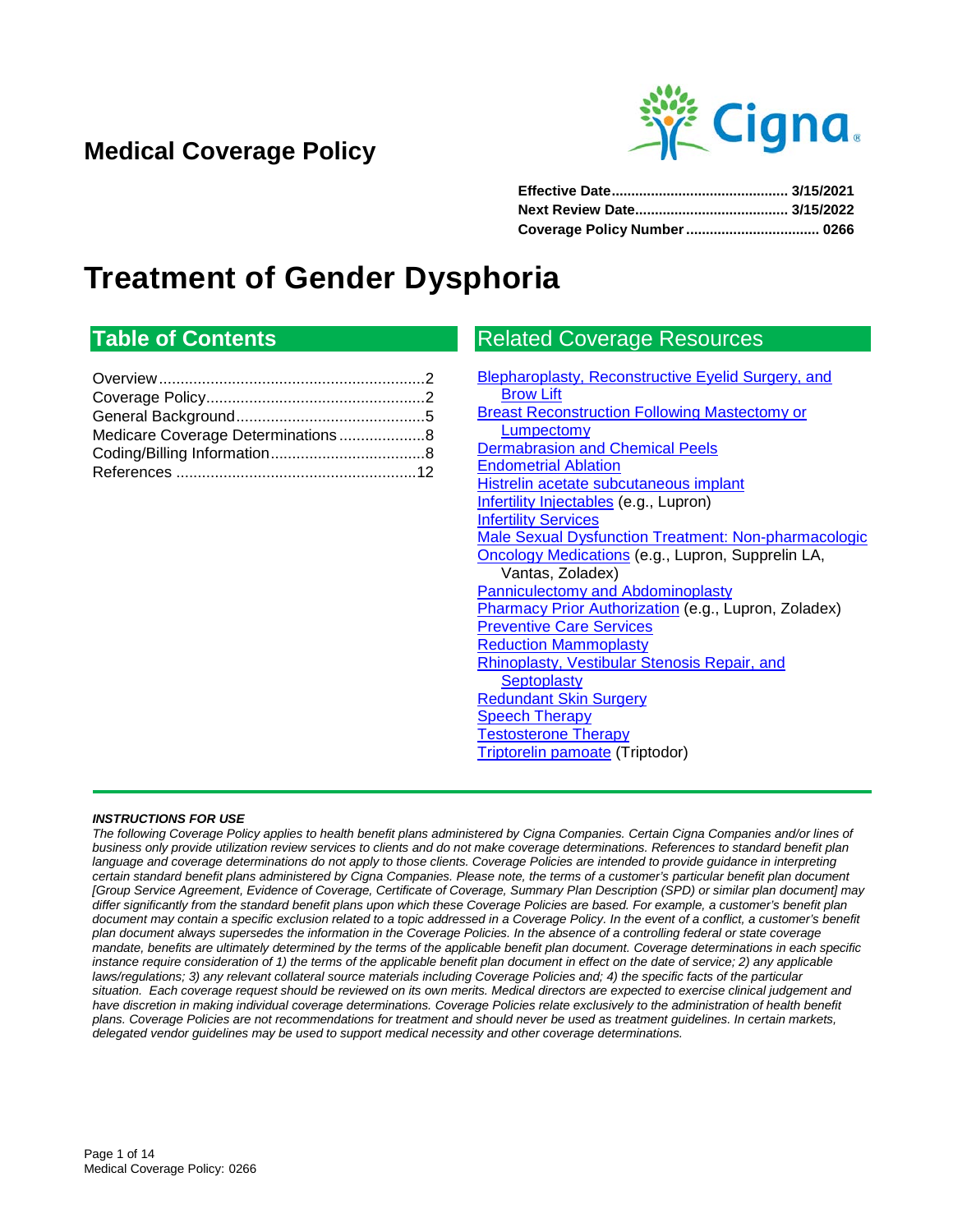## <span id="page-1-0"></span>**Overview**

This Coverage Policy addresses treatment of gender dysphoria. Gender dysphoria is defined as discomfort or distress that is caused by a discrepancy between a person's gender identity and the person's assigned sex at birth (World Professional Association for Transgender Health, [WPATH], 2012).

## <span id="page-1-1"></span>**Coverage Policy**

**Coverage for treatment of gender dysphoria varies across plans. Coverage of drugs for hormonal therapy, as well as whether the drug is covered as a medical or a pharmacy benefit, varies across plans. Refer to the customer's benefit plan document for coverage details. In addition, coverage for treatment of gender dysphoria, including gender reassignment surgery and related services may be governed by state and/or federal mandates.[1](#page-1-2)**

**Unless otherwise specified in a benefit plan, the following conditions of coverage apply for treatment of gender dysphoria and/or gender reassignment surgery and related procedures, including all applicable benefit limitations, precertification, or other medical necessity criteria.** 

**Medically necessary treatment for an individual with gender dysphoria may include ANY of the following services, when services are available in the benefit plan:**

- Behavioral health services, including but not limited to, counseling for gender dysphoria and related psychiatric conditions (e.g., anxiety, depression)
- Hormonal therapy, including but not limited to androgens, anti-androgens, GnRH analogues\*, estrogens, and progestins (Prior authorization requirements may apply).
	- **\*Note:** If use in adolescents, individual should have reached Tanner stage 2 of puberty prior to receiving GnRH agonist therapy.
- Laboratory testing to monitor prescribed hormonal therapy
- Age-related, gender-specific services, including but not limited to preventive health, as appropriate to the individuals biological anatomy (e.g., cancer screening [e.g., cervical, breast, prostate]; treatment of a prostate medical condition)
- Gender reassignment and related surgery (see below)**.**

#### **Gender Reassignment Surgery**

**In evaluating medical necessity for gender reassignment surgical procedures, particular consideration is given to whether the proposed procedures advance an individual's ability to properly present and function in the identified gender role.** 

**Gender reassignment surgery is considered medically necessary treatment of gender dysphoria typically when the individual is age 18 years or older and when the following criteria are met:** 

• **For initial mastectomy:** one letter of support from a qualified mental health professional

**NOTE:** The Women's Health and Cancer Rights Act (WHCRA), 29 U.S. Code § 1185b requires coverage of certain post-mastectomy services related to breast reconstruction and treatment of physical complications from mastectomy including nipple-areola reconstruction.

#### • **For hysterectomy, salpingo-oophorectomy, orchiectomy:**

- $\triangleright$  documentation of at least 12 months of continuous hormonal sex reassignment therapy, AND
- $\triangleright$  recommendation for sex reassignment surgery (i.e., genital surgery) by two qualified mental health professionals with written documentation submitted to the physician performing the genital surgery. If the first referral is from the individual's psychotherapist, the second referral should be from a person

<span id="page-1-2"></span> <sup>1</sup> New York regulated benefit plans do not include exclusions or plan language that limit coverage.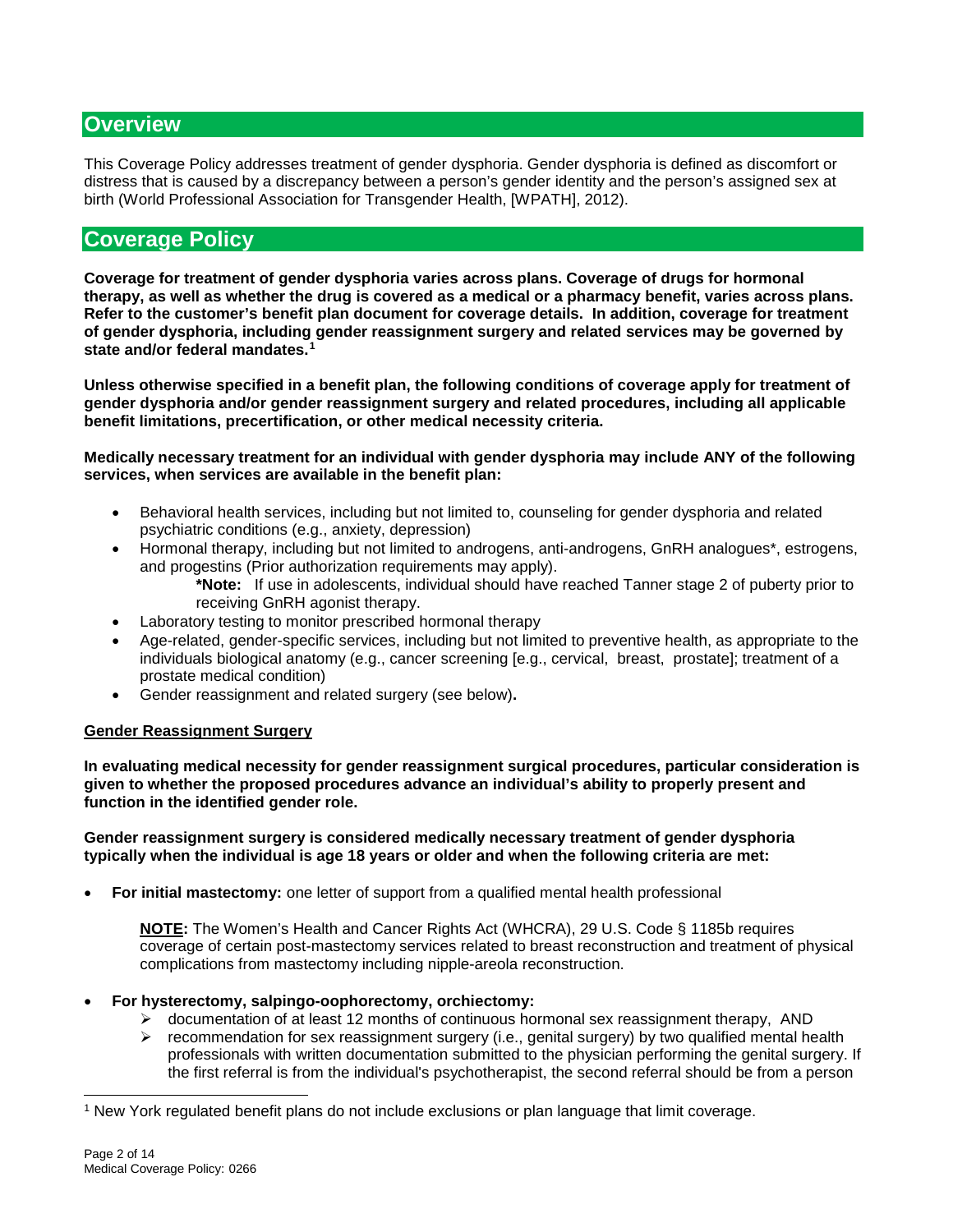who has only had an evaluative role with the individual. Two separate letters, or one letter signed by both [for example, if practicing within the same clinic] are required.

#### • **For reconstructive genital surgery:**

- $\triangleright$  documentation of at least 12 months of continuous hormonal sex reassignment therapy, AND
- $\triangleright$  recommendation for sex reassignment surgery (i.e., genital surgery) by two qualified mental health professionals with written documentation submitted to the physician performing the genital surgery (If the first referral is from the individual's psychotherapist, the second referral should be from a person who has only had an evaluative role with the individual. Two separate letters, or one letter signed by both [for example, if practicing within the same clinic] are required AND
- $\triangleright$  documentation the individual has lived for at least 12 continuous months in a gender role that is congruent with their gender identity

#### **Gender Reassignment Surgery: Covered Under Standard Benefit Plan Language**

**The procedures listed below are considered medically necessary under standard benefit plan language when the above listed criteria for gender reassignment surgery have been met, unless specifically excluded in the benefit plan language:**

| <b>Procedure</b>                                              | CPT / HCPCS codes (This list may not be   |  |
|---------------------------------------------------------------|-------------------------------------------|--|
|                                                               | all inclusive)                            |  |
| Female to Male reconstructive genital surgery:                | 55980                                     |  |
|                                                               |                                           |  |
| Vaginectomy**/colpectomy                                      | 57110                                     |  |
| Vulvectomy<br>Metoidioplasty                                  | 56625                                     |  |
| Phalloplasty                                                  | 58999                                     |  |
| Electrolysis of donor site tissue to be used for phalloplasty | 58999                                     |  |
| Penile prosthesis (noninflatable / inflatable), including     | 17380                                     |  |
| surgical correction of malfunctioning pump, cylinders, or     | 54400, 54401, 54405, C1813, C2622         |  |
| reservoir                                                     |                                           |  |
| Urethroplasty /urethromeatoplasty                             | 53430, 53450                              |  |
| Hysterectomy and salpingo-oophorectomy                        | 58150, 58260, 58262, 58291, 58552, 58554, |  |
|                                                               | 58571, 58573, 58661                       |  |
| Scrotoplasty                                                  | 55175, 55180                              |  |
| Insertion of testicular prosthesis                            | 54660                                     |  |
| Replacement of tissue expander with permanent prosthesis      | 11970                                     |  |
| testicular insertion                                          | 11960, 11970, 11971, 54660                |  |
| Testicular expanders, including replacement with prosthesis,  |                                           |  |
| testicular prosthesis                                         |                                           |  |
| Female to Male reconstructive chest surgery:                  |                                           |  |
|                                                               |                                           |  |
| Initial mastectomy                                            | 19303                                     |  |
| Nipple-areola reconstruction (related to mastectomy or post   | 19350*                                    |  |
| mastectomy reconstruction)                                    |                                           |  |
| <b>Breast reduction</b>                                       | 19318                                     |  |
| Pectoral implants                                             | L8600, 17999                              |  |
| Male to Female reconstructive genital surgery:                | 55970                                     |  |
|                                                               |                                           |  |
| Vaginoplasty**, (e.g, construction of vagina with/without     | 57291, 57292, 57335                       |  |
| graft, colovaginoplasty)                                      |                                           |  |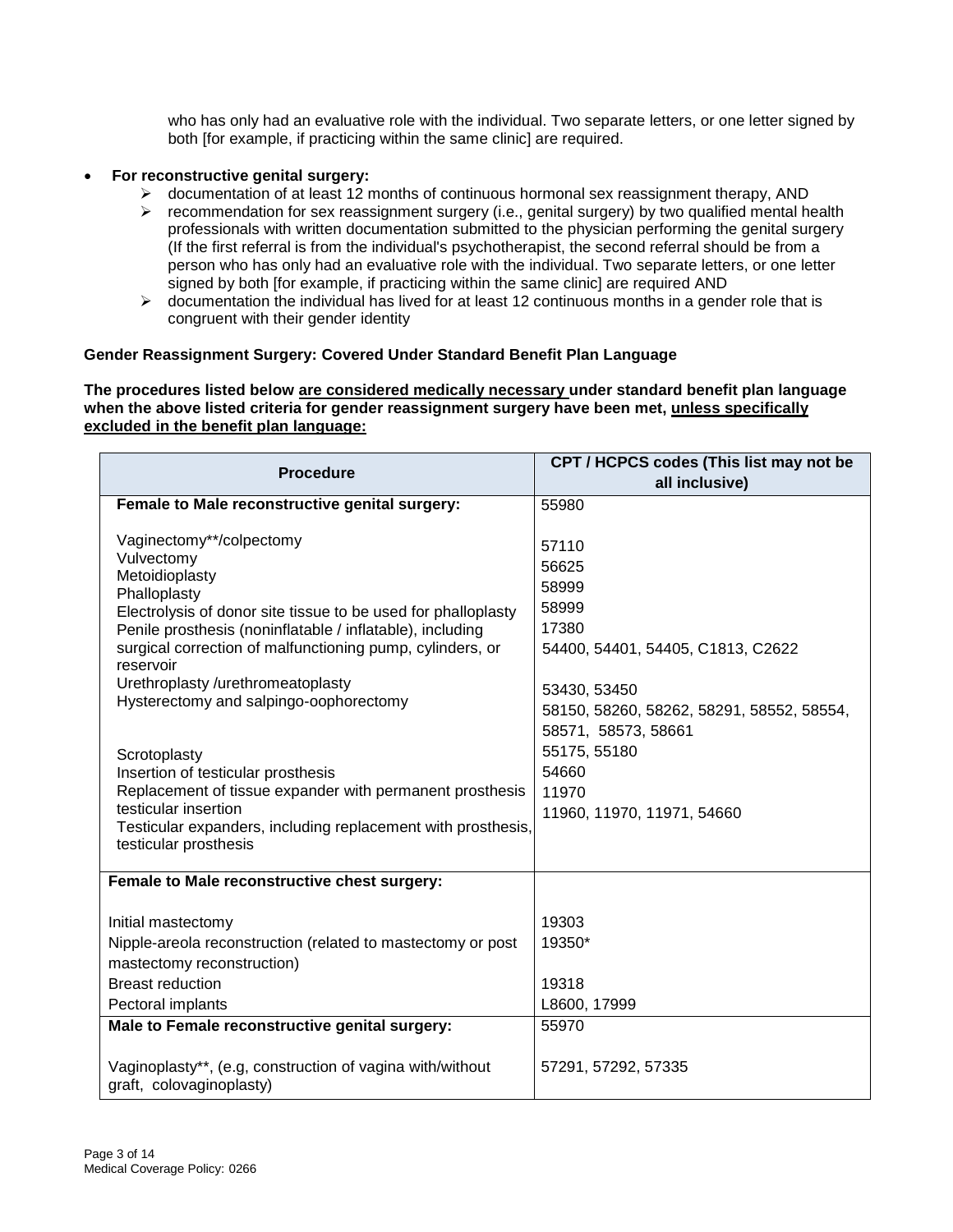| Electrolysis of donor site tissue to be used to line the vaginal | 17380                                  |
|------------------------------------------------------------------|----------------------------------------|
| canal for vaginoplasty                                           | 54125                                  |
| Penectomy                                                        | 56620, 56805                           |
| Vulvoplasty, (e.g., labiaplasty, clitoroplasty, penile skin      |                                        |
| inversion)                                                       | 56800                                  |
| Repair of introitus                                              | 44145, 55899                           |
| Coloproctostomy                                                  | 54520, 54690                           |
| Orchiectomy                                                      |                                        |
| Male to Female reconstructive chest surgery:                     |                                        |
|                                                                  |                                        |
| Initial breast reconstruction including augmentation with        | 15571-15572 (when specific to breast), |
| implants                                                         | 19325, 19340, 19342, C1789             |

**\*Note: CPT 19318 (breast reduction) includes the work necessary to reposition and reshape the nipple and areola. Therefore, CPT 19350 (nipple and areola reconstruction) is considered integral to CPT 19318. Thus, these two codes cannot be billed together for "mastectomy" for the purpose of gender reassignment. However, 19350 would be covered if requested along with 19303 as per the federal mandate.**

**\*\*Note: For individuals considering hysterectomy/salpingo-oophorectomy, orchiectomy, vaginectomy or vaginoplasty procedures a total of 12 months continuous hormonal sex reassignment therapy is required.** 

#### **Gender Reassignment Surgery: Other Procedures**

**The procedures listed below may be considered medically necessary pending a case-by-case review by a medical director with particular consideration given to whether the proposed procedure(s) advance an individual's ability to properly present and function in the identified gender role.** 

| <b>Facial Feminization/Masculinization</b><br><b>Procedures</b>                | <b>CPT/HCPCS Code</b>                     |
|--------------------------------------------------------------------------------|-------------------------------------------|
| Blepharoplasty                                                                 | 15820, 15821, 15822, 15823                |
| <b>Brow lift</b>                                                               | 67900                                     |
| Cheek/malar implants                                                           | 17999                                     |
| Chin/nose implants, chin recontouring                                          | 21210, 21270, 30400, 30410, 30420, 30430  |
|                                                                                | 30435, 30450                              |
| Collagen injections                                                            | 11950, 11951, 11952, 11954                |
| Face lift                                                                      | 15824, 15825, 15826, 15828, 15829         |
| Forehead reduction and contouring                                              | 21137                                     |
| Facial bone reduction (osteoplasty)                                            | 21209                                     |
| Hair removal/hair transplantation                                              | 15775, 15776, 17380                       |
| Jaw reduction, contouring, augmentation                                        | 21120, 21121, 21122, 21223, 21125, 21127  |
| Laryngoplasty                                                                  | 31599                                     |
| Lip lift and lip filling                                                       | 40799                                     |
| Rhinoplasty                                                                    | 21210, 21270, 30400, 30410, 30420, 30430, |
|                                                                                | 30435, 30450                              |
| Skin resurfacing (e.g., dermabrasion, chemical                                 | 15780, 15781, 15782, 15783, 15786, 15787, |
| peels)                                                                         | 15788, 15789, 15792, 15793                |
| Thyroid reduction chondroplasty                                                | 31750                                     |
| Neck tightening                                                                | 15825                                     |
| Electrolysis, other than when performed pre-<br>vaginoplasty as outlined above | 17380                                     |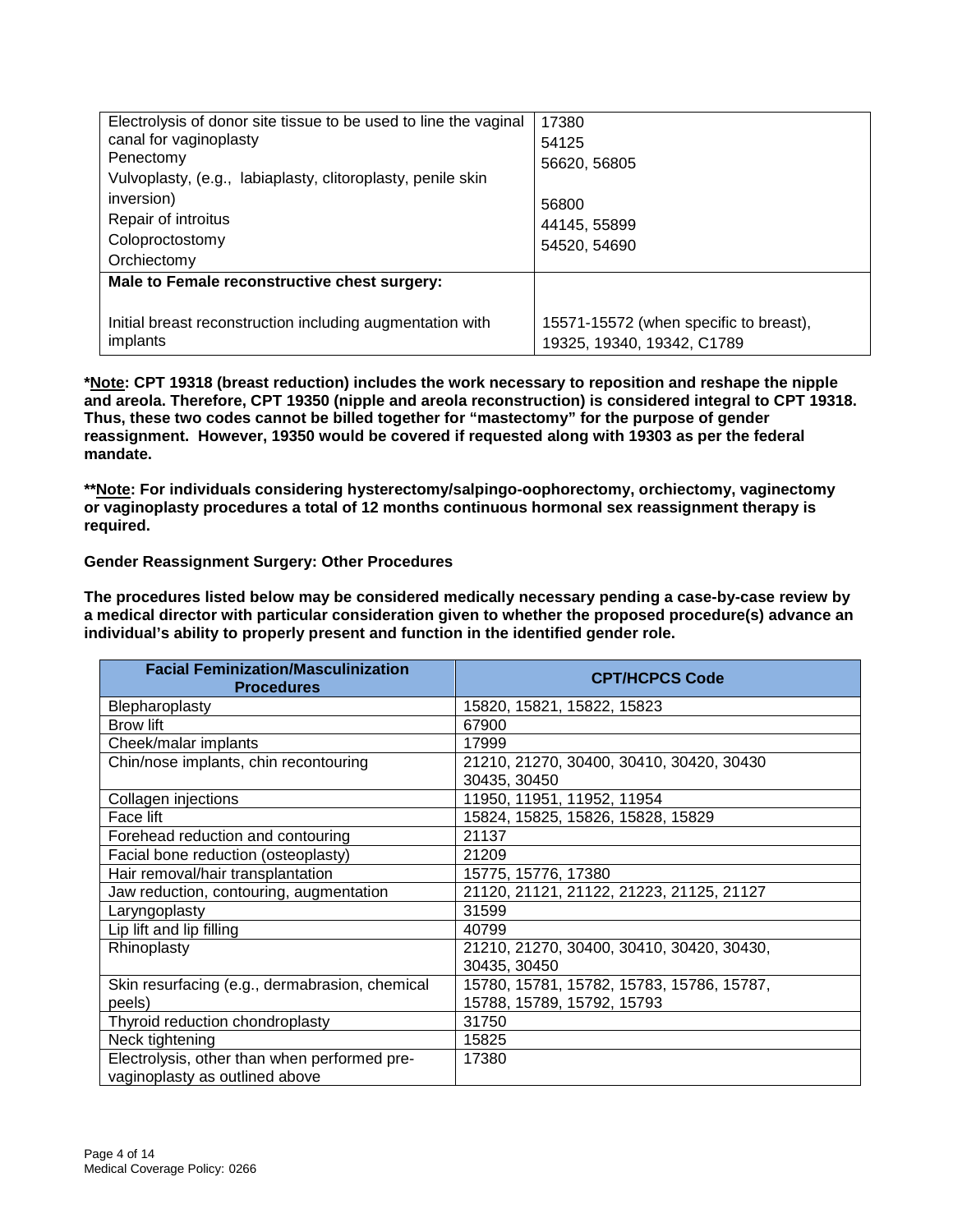| Removal of redundant skin when performed as      | 15830, 15832, 15833, 15834, 15835, 15836        |
|--------------------------------------------------|-------------------------------------------------|
| part of facial reconstruction                    | 15837, 15838, 15839                             |
| Suction assisted lipoplasty, lipofilling, and/or | 15830, 15832, 15833, 15834, 15835, 15836,       |
| liposuction                                      | 15837, 15838, 15839, 15876, 15877, 15878, 15879 |
| Voice therapy/voice lessons                      | 92507                                           |

#### **Experimental, Investigational, Unproven Procedures:**

**The procedures listed below are considered experimental, investigational or unproven and not covered:** 

| <b>Voice Modification Therapy/Procedures</b> | <b>CPT/HCPCS Code</b> |
|----------------------------------------------|-----------------------|
| Voice modification surgery                   | 31599, 31899          |

## <span id="page-4-0"></span>**General Background**

The causes of gender dysphoria and the developmental factors associated with them are not well-understood. Treatment of individuals with gender dysphoria varies, with some treatments involving a change in gender expression or body modification. The term "transsexual" refers to an individual whose gender identity is not congruent with their genetic and/or assigned sex and usually seeks hormone replacement therapy (HRT) and possibly gender-affirmation surgery to feminize or masculinize the body and who may live full-time in the crossgender role. Transsexualism is a form of gender dysphoria. Other differential diagnoses include, but are not limited to, partial or temporary disorders as seen in adolescent crisis, transvestitism, refusal to accept a homosexual orientation, psychotic misjudgments of gender identity and severe personality disorders (Becker, et al., 1998). Individuals that are transsexual, transgender, or gender nonconforming (i.e., gender identity differs from the cultural norm) may experience gender dysphoria.

Treatment of gender dysphoria is unique to each individual and may or may not involve body modification. Some individuals require only psychotherapy, some require a change in gender roles/expression, and others require hormone therapy and/or surgery to facilitate a gender transition.

#### **Behavioral Health Services**

Licensing requirements and scope of practice vary by state for healthcare professionals. The recommended minimum credentials for a mental health professional to be qualified to evaluate or treat adult individuals with gender dysphoria has been defined in the literature. There is some consensus that in addition to general licensing requirements, a minimum of a Master's or more advanced degree from an accredited institution, an ability to recognize and diagnose coexisting mental health concerns, and an ability to distinguish such conditions from gender dysphoria is required.

Mental health professionals play a strong role in working with individuals with gender dysphoria as they need to diagnose the gender disorder and any co-morbid psychiatric conditions accurately, counsel the individual regarding treatment options, and provide psychotherapy (as needed) and assess eligibility and readiness for hormone and surgical therapy. For children and adolescents, the mental health professional should also be trained in child and adolescent developmental psychopathology.

Once the individual is evaluated, the mental health professional provides documentation and formal recommendations to medical and surgical specialists. Documentation for hormonal and/or surgery should be comprehensive and include the extent to which eligibility criteria have been met (i.e., confirmed gender dysphoria, capacity to make a fully informed decision, age ≥ 18 years or age of majority, and other significant medical or behavioral health concerns are well-controlled), in addition to the following:

- individual's general identifying characteristics
- the initial and evolving gender, sexual and psychiatric diagnoses
- details regarding the type and duration of psychotherapy or evaluation the individual received
- the mental health professional's rationale for hormone therapy or surgery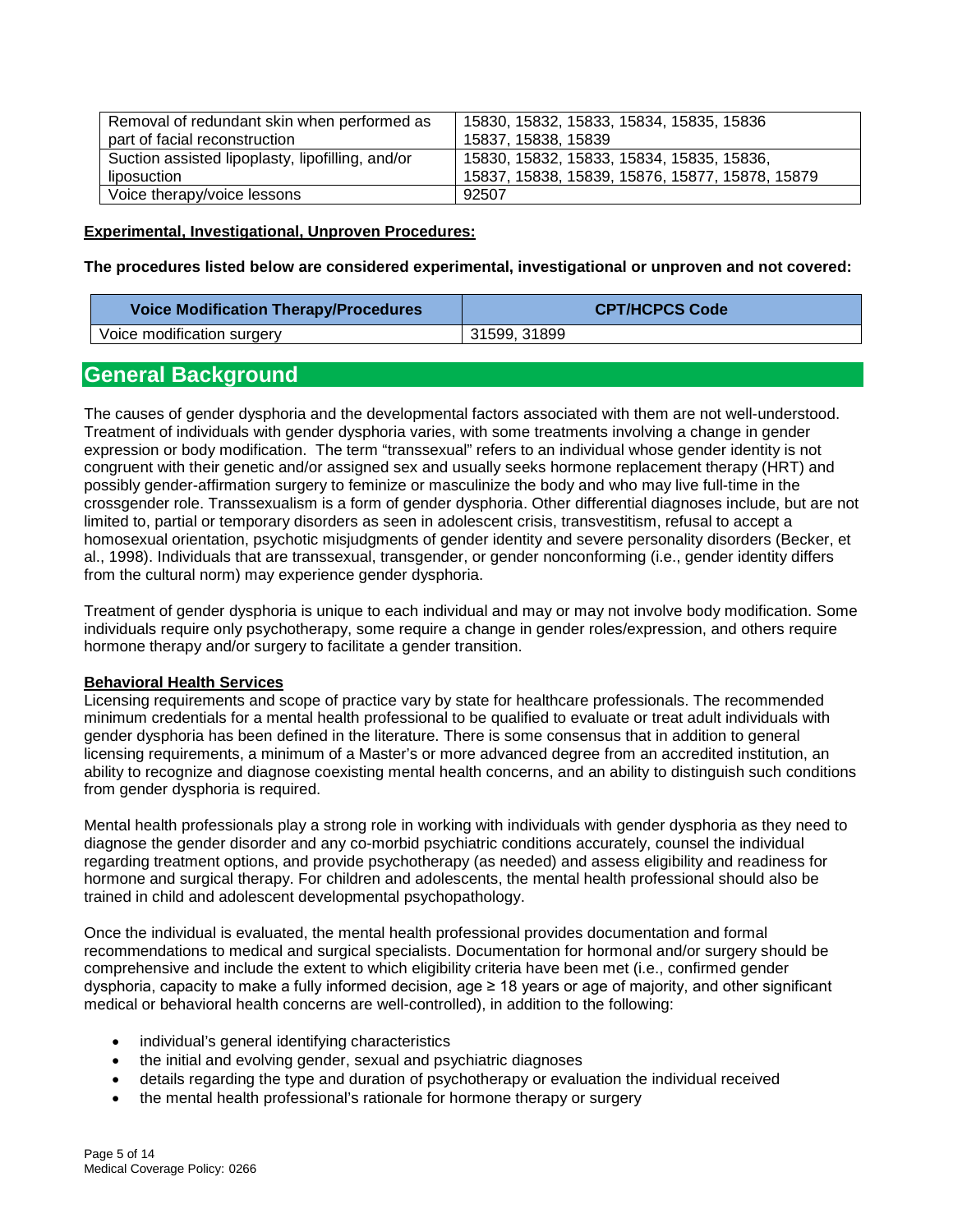- the degree to which the individual has followed recommended medical management and likelihood of continued compliance
- whether or not the mental health professional is a part of a gender team

Psychiatric care may need to continue for several years after gender reassignment surgery, as major psychological adjustments may continue to be necessary. Other providers of care may include a family physician or internist, endocrinologist, urologist, plastic surgeon, general surgeon and gynecologist. The overall success of the surgery is highly dependent on psychological adjustment and continued support.

After diagnosis, the therapeutic approach is individualized but generally includes three elements: sex hormone therapy of the identified gender, real life experience in the desired role, and surgery to change the genitalia and other sex characteristics.

#### **Hormonal Therapy**

For both adults and adolescents, hormonal treatment for gender dysphoria must be administered and monitored by a qualified healthcare practitioner as therapy requires ongoing medical management, including physical examination and laboratory evaluation studies to manage dosage, side effects, etc. Lifelong maintenance is usually required.

**Adults:** Prior to and following gender reassignment surgery, individuals undergo hormone replacement therapy, unless medically contraindicated. Biological males are treated with estrogens and anti-androgens to increase breast size, redistribute body fat, soften skin, decrease body hair, and decrease testicular size and erections. Biological females are treated with androgens such as testosterone to deepen voice, increase muscle and bone mass, decrease breast size, increase clitoris size, and increase facial and body hair. In both sexes hormone replacement therapy (HRT) may be effective in reducing the adverse psychologic impact of gender dysphoria. Hormone therapy is usually initiated upon referral from a qualified mental health professional or a health professional competent in behavioral health and gender dysphoria treatment specifically. Twelve months of continuous hormone therapy (gender appropriate) is required prior to hysterectomy and salpingo-oophorectomy and orchiectomy.

**Adolescents:** For some adolescents the onset of puberty may worsen gender dysphoria. For these individuals puberty-suppressing hormones (e.g., GnRH analogues) may be provided to individuals who have reached at least Tanner stage 2 of sexual development (Hembree, et al., 2009; World Professional Association for Transgender health [WPATH], 2012). Consistent with adult hormone therapy, treatment of adolescents involves a multidisciplinary team, however when treating an adolescent a pediatric endocrinologist should be included as a part of the team. Pre-pubertal hormone suppression differs from hormone therapy used in adults and may not be without consequence; some pharmaceutical agents may cause negative physical side effects (e.g., height, bone growth).

#### **Gender Reassignment Surgery**

The term "gender reassignment surgery," also known as sexual reassignment surgery, gender confirming surgery or gender affirmation surgery, may be part of a treatment plan for gender dysphoria. The terms may be used to refer to either the reconstruction of male or female genitalia specifically, or the reshaping by any surgical procedure of a male body into a body with female appearance, or vice versa in order for an individual to function socially in the role to which they identify. Such procedures that tend to display outward appearance generally include facial procedures, chest reconstructive procedures as well as some genital reconstructive procedures (e.g.,phalloplasty).

Gender identity disorder does not persist into adolescence in most children (Hembree, et al., 2009). Evidence suggests that 75-80% of prepubertal children do not turn out to be transgender in adolescence (Hembree, et al., 2009). According to WPATH (2007) persistence of gender dysphoria from adolescence into adulthood is much higher. Performing gender reassignment surgery prior to age 18, or the legal age to give consent, is not recommended by professional societies (American College of Obstetricians and Gynecology [ACOG], 2017; WPATH, 2012; American Psychiatric Association (APA), 2012, Endocrine Society, 2009). Gender reassignment surgery is intended to be a permanent change (non-reversible), establishing congruency between an individual's gender identity and physical appearance. Therefore, a careful and accurate diagnosis is essential for treatment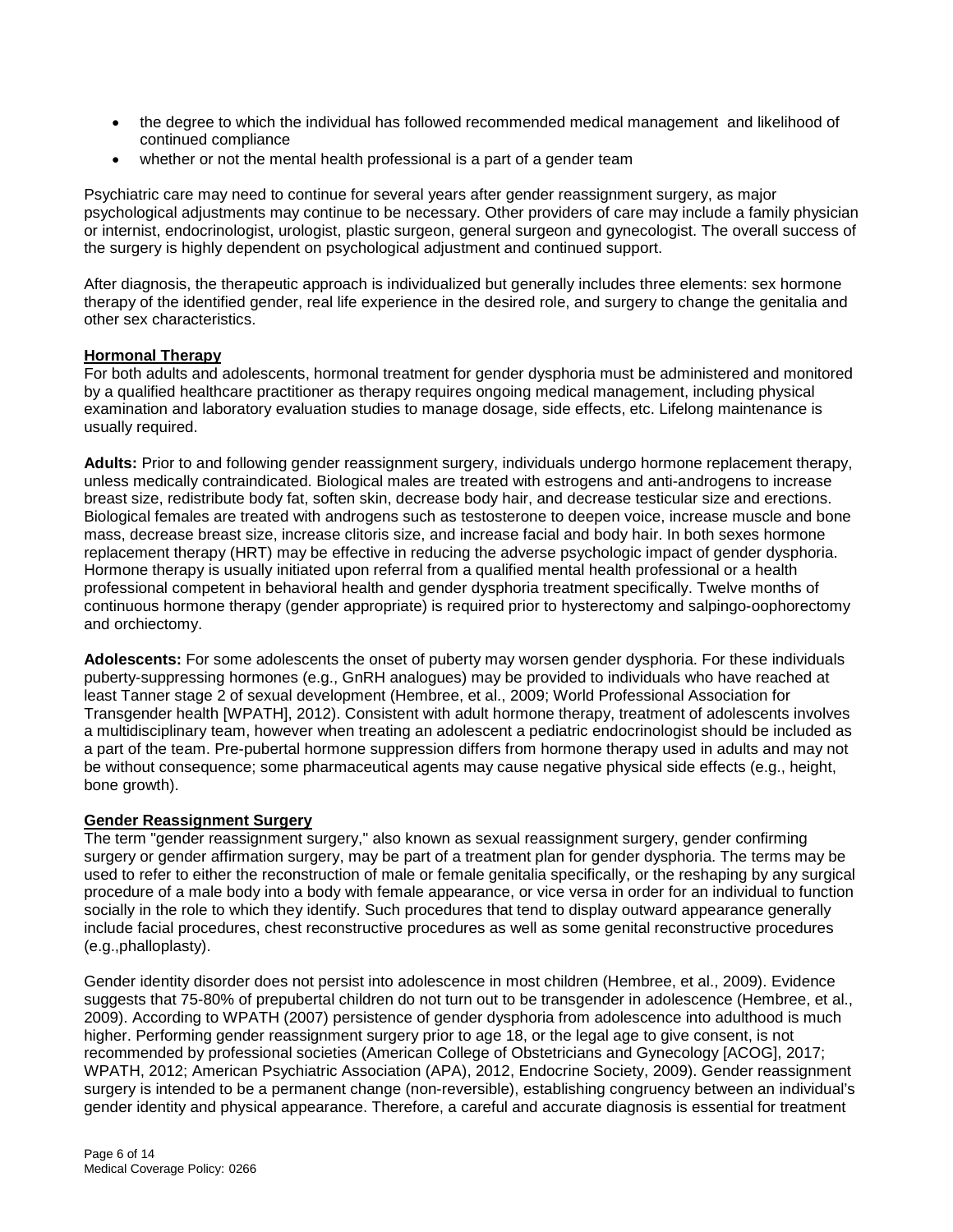and can be made only as part of a long-term diagnostic process involving a multidisciplinary specialty approach that includes an extensive case history; gynecological, endocrine and urological examination; and a clinical psychiatric/psychological examination. Individuals who choose to undergo gender reassignment surgery must be fully informed regarding treatment options with confirmation from the mental health professional that the individual is considered a candidate for surgical treatment.

Twelve months of continuous hormone therapy is required prior to irreversible genital surgery unless medically contraindicated. Contraindications to hormonal therapy include but are not limited to hypercoagulability conditions, known coronary artery disease, liver disease, and venous thromboembolism.

In addition, prior to surgery the individual identified with gender dysphoria must undergo a "real life experience". During this time the individual adopts the new or evolving gender role and lives in that role for at least 12 continuous months as part of the transition pathway. This process assists in confirming the person's desire for gender role change, ability to function in this role long-term, as well as the adequacy of his/her support system. During the real life experience a person would be expected to maintain their baseline functional lifestyle, participate in community activities, and provide an indication that others are aware of the change in gender role. Some individuals may not be able to continuously live in the gender role for which they identify, for example, concerns surrounding one's employment environment may preclude an individual from meeting this requirement. In such instances the clinician must confirm the individual has had a satisfactory social role change prior to surgery.

#### **Other Associated Surgical Procedures**

**Services Otherwise Medically Necessary:** Age appropriate gender-specific services that would otherwise be considered medically necessary remain medically necessary services for transgender individuals, as appropriate to their biological anatomy. Examples include (but are not limited to):

- for female to male transgender individuals (e.g., who have not undergone a mastectomy, breast cancer screening)
- for male to female transgender individuals who have retained their prostate cancer screening or treatment of a prostate condition.

**Reversal of Gender Reassignment:** Gender reassignment surgery is considered an irreversible intervention. Although infrequent, surgery to reverse a partially or fully completed gender reassignment (reversal of surgery to revise secondary sex characteristics), may be necessary as a result of a complication (i.e., infection) or other medical condition necessitating surgical intervention.

**Masculinization/Feminization Procedures:** Various other surgical procedures may be performed as part of gender reassignment surgery, for example masculinization or feminization procedures. When performed as part of gender reassignment surgery some procedures are performed to assist with improving culturally appropriate male or female appearance characteristics and may be considered not medically necessary. Please refer to the applicable benefit plan document for terms, conditions, and limitations of coverage in addition to the applicable Cigna Medical Coverage Policy for conditions of coverage.

#### **Professional Society/Organization**

**American College of Obstetricians and Gynecologists (ACOG):** ACOG published a Committee Opinion in 2017 for the care of transgender adolescents. Within this document regarding surgical management ACOG notes transgender male patients may undergo phalloplasty when one reaches the age of majority, and a transgender female patient may undergo vaginoplasty when one reaches the age of majority. In addition the authors acknowledge the Endocrine Society guidelines (Hembree, et al., 2009) which state that an individual is at least age 18 years for genital reconstructive surgery (ACOG, 2017).

**American Psychiatric Association (APA):** In 2012 the APA published a task force report on treatment of gender identity disorder. Within this document, regarding adolescents specifically, the authors state the evidence is inadequate to develop a guideline regarding the timing of sex reassignment surgery. However the task force acknowledges the Endocrine Society guidelines (Hembree, et al., 2009) and that given the irreversible nature of surgery, for adolescents most clinicians advise waiting until the individual has attained the age of legal consent and a degree of independence (APA, 2012).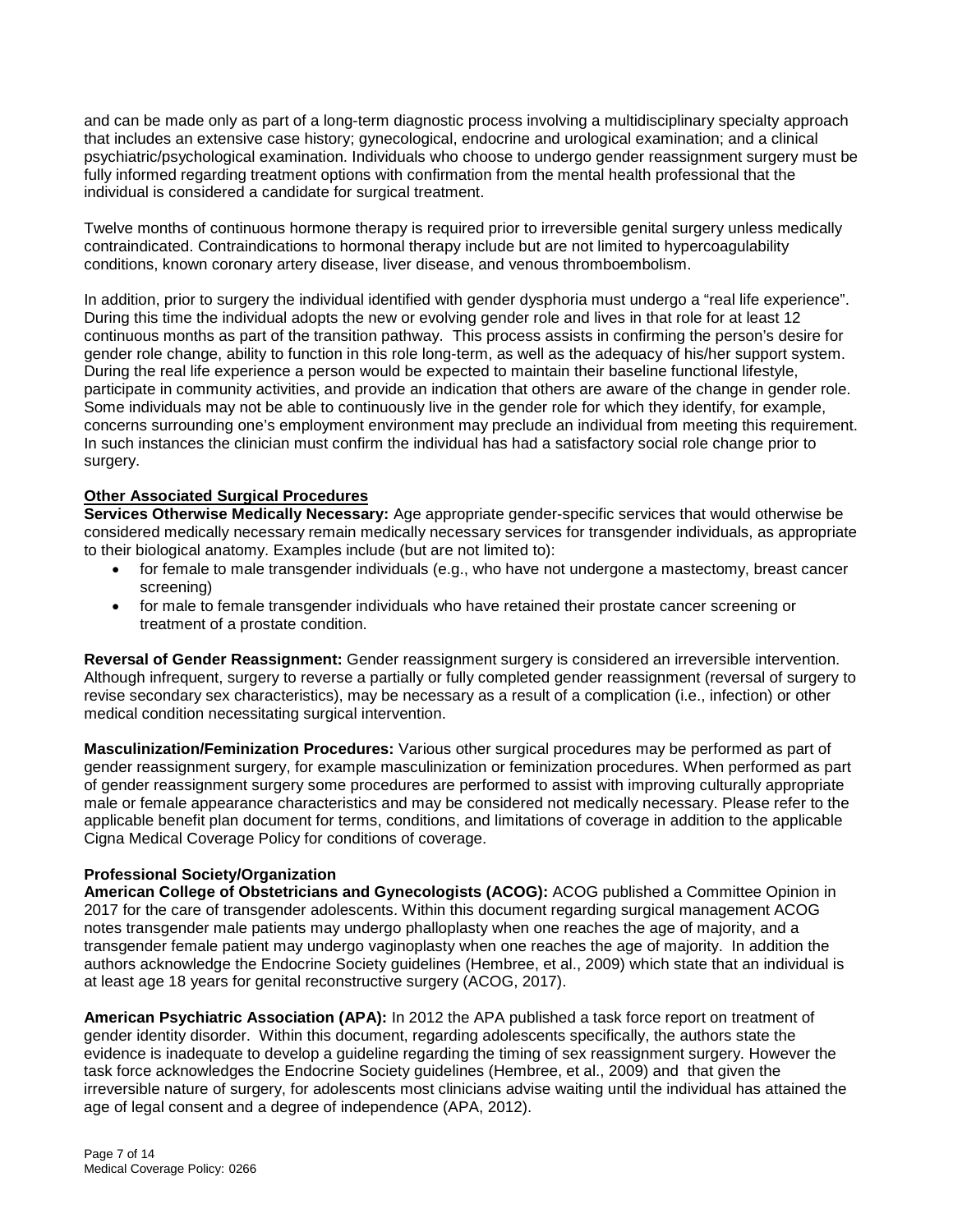**WPATH Standards of Care:** The World Professional Association for Transgender Health (WPATH) promotes standards of health care for individuals through the articulation of "Standards of Care for the Health of Transsexual, Transgender, and Gender Nonconforming People" (WPATH, 2012, Version 7). Although there is no recent update, WPATH standards of care are based on scientific evidence and expert consensus and are commonly utilized as a clinical guide for individuals seeking treatment of gender disorders.

**Endocrine Society**: In 2009 the Endocrine Society published a clinical practice guideline for endocrine treatment of transsexual persons (Hembree, et al., 2009). As part of this guideline, the endocrine society recommends that transsexual persons consider genital sex reassignment surgery only after both the physician responsible for endocrine transition therapy and the mental health professional find surgery advisable; that surgery be recommended only after completion of at least one year of consistent and compliant hormone treatment; and that the physician responsible for endocrine treatment medically clear the individual for sex reassignment surgery and collaborate with the surgeon regarding hormone use during and after surgery.

**Use Outside of the US:** Several other countries including the United Kingdom offer treatment options for individuals with gender dysphoria. Treatments are similar to those offered in the United States.

## <span id="page-7-0"></span>**Medicare Coverage Determinations**

|            | <b>Contractor</b> | <b>Policy Name/Number</b>         | <b>Revision Effective</b><br>Date |
|------------|-------------------|-----------------------------------|-----------------------------------|
| <b>NCD</b> | National          | No National Coverage Determinatin |                                   |
| <b>LCD</b> |                   | No Local Coverage Determination   |                                   |
|            | .                 | .                                 |                                   |

Note: Please review the current Medicare Policy for the most up-to-date information.

## <span id="page-7-1"></span>**Coding/Billing Information**

**Note:** 1) This list of codes may not be all-inclusive.

 2) Deleted codes and codes which are not effective at the time the service is rendered may not be eligible for reimbursement.

#### **Gender Reassignment Surgery: Covered Under Standard Benefit Plan Language**

#### **Intersex Surgery: Female to Male**

**Considered Medically Necessary when criteria in the applicable policy statements listed above are met:**

| $CPT^{\otimes*}$     | <b>Description</b>                                                                    |
|----------------------|---------------------------------------------------------------------------------------|
| <b>Codes</b>         |                                                                                       |
| 55980                | Intersex surgery, female to male                                                      |
| 11960                | Insertion of tissue expander(s) for other than breast, including subsequent expansion |
| 11970                | Replacement of tissue expander with permanent implant                                 |
| 11971                | Removal of tissue expander without insertion of implant                               |
| 17380 <sup>t</sup>   | Electrolysis epilation, each 30 minutes                                               |
| 17999 <sup>tt</sup>  | Unlisted procedure, skin, mucous membrane and subcutaneous tissue                     |
| 19303                | Mastectomy, simple, complete                                                          |
| 19318                | <b>Breast reduction</b>                                                               |
| 19350 <sup>ttt</sup> | Nipple/areola reconstruction                                                          |
| 53430                | Urethroplasty, reconstruction of female urethra                                       |
| 53450                | Urethromeatoplasty, with mucosal advancement                                          |
| 54400                | Insertion of penile prosthesis; non-inflatable (semi-rigid)                           |
| 54401                | Insertion of penile prosthesis; inflatable (self-contained)                           |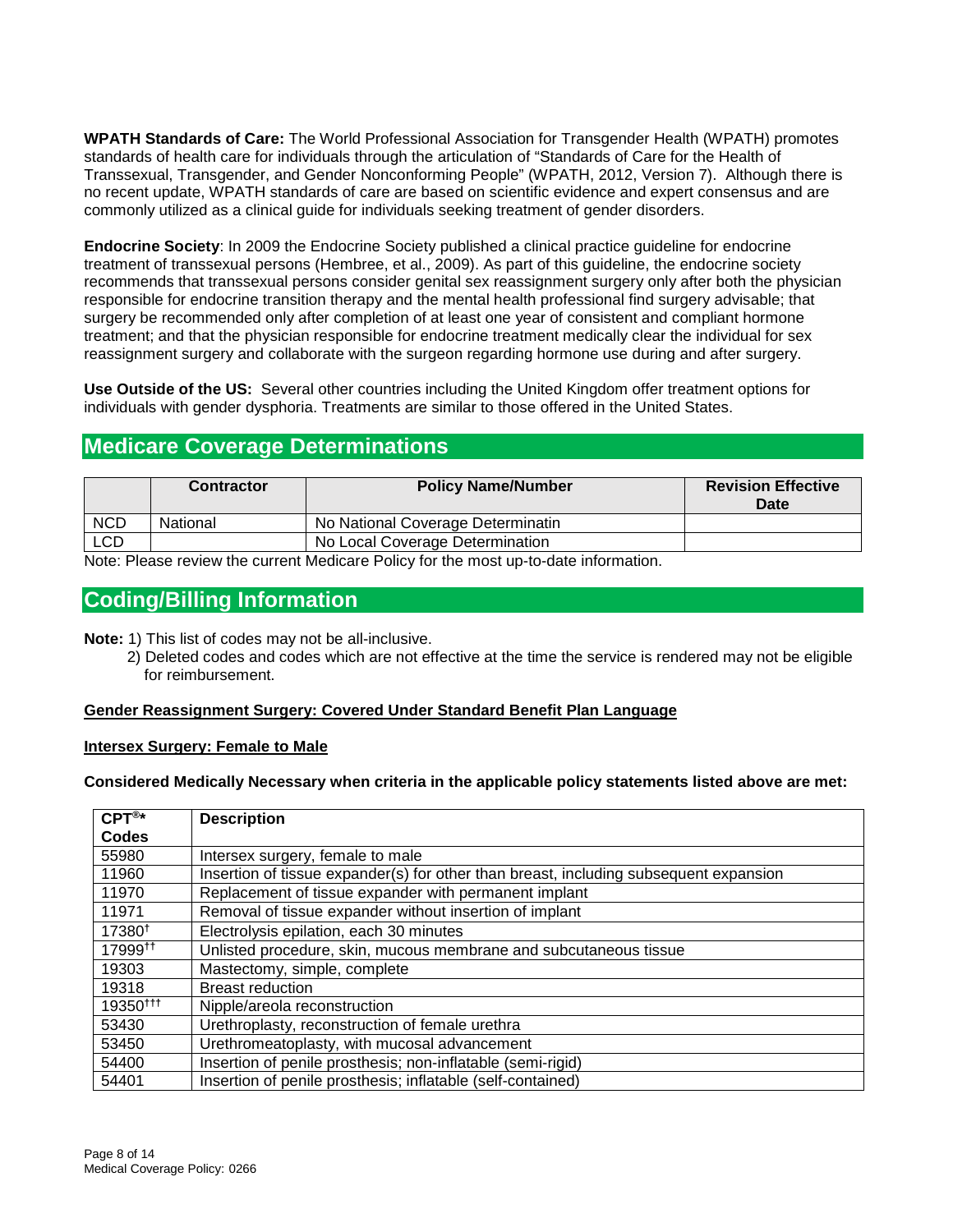| $CPT^{\circledR*}$ | <b>Description</b>                                                                                                          |
|--------------------|-----------------------------------------------------------------------------------------------------------------------------|
| <b>Codes</b>       |                                                                                                                             |
| 54405              | Insertion of multi-component, inflatable penile prosthesis, including placement of pump,                                    |
|                    | cylinders, and reservoir                                                                                                    |
| 54660              | Insertion of testicular prosthesis (separate procedure)                                                                     |
| 55175              | Scrotoplasty; simple                                                                                                        |
| 55180              | Scrotoplasty; complicated                                                                                                   |
| 56625              | Vulvectomy simple; complete                                                                                                 |
| 57110              | Vaginectomy, complete removal of vaginal wall                                                                               |
| 58150              | Total abdominal hysterectomy (corpus and cervix), with or without removal of tube(s), with or                               |
|                    | without removal of ovary(s)                                                                                                 |
| 58260              | Vaginal hysterectomy, for uterus 250 g or less                                                                              |
| 58262              | Vaginal hysterectomy, for uterus 250 g or less; with removal of tube(s), and/or ovary(s)                                    |
| 58291              | Vaginal hysterectomy, for uterus greater than 250 g; with removal of tube(s) and/or ovary(s)                                |
| 58552              | Laparoscopy, surgical, with vaginal hysterectomy, for uterus 250 g or less; with removal of                                 |
|                    | tube(s) and/or ovary(s)                                                                                                     |
| 58554              | Laparoscopy, surgical, with vaginal hysterectomy, for uterus greater than 250 g; with removal<br>of tube(s) and/or ovary(s) |
| 58571              | Laparoscopy, surgical, with total hysterectomy, for uterus 250 g or less; with removal of tube(s)                           |
|                    | and/or ovary(s)                                                                                                             |
| 58573              | Laparoscopy, surgical, with total hysterectomy, for uterus greater than 250 g; with removal of                              |
|                    | $tube(s)$ and/or ovary(s)                                                                                                   |
| 58661              | Laparoscopy, surgical; with removal of adnexal structures (partial or total oophorectomy and/or                             |
|                    | salpingectomy)                                                                                                              |
| 58999###           | Unlisted procedure, female genital system (nonobstetrical)                                                                  |

**†Note: Considered medically necessary when performed as electrolysis of donor site tissue to be used for phalloplasty.**

**††Note: Considered medically necessary when used to represent pectoral implants.**

**†††Note: Considered medically necessary when performed as part of a mastectomy or breast reconstruction procedure following a mastectomy. Considered integral and/or not covered when performed with reduction mammoplasty.** 

**††††Note: Considered medically necessary when used to report metoidioplasty with phalloplasty.** 

| <b>HCPCS</b>      | <b>Description</b>                               |
|-------------------|--------------------------------------------------|
| Codes             |                                                  |
| C <sub>1813</sub> | Prosthesis, penile, inflatable                   |
| C <sub>2622</sub> | Prosthesis, penile, non-inflatable               |
| ∟8600             | Implantable breast prosthesis, silicone or equal |

#### **Intersex Surgery: Male to Female**

**Considered Medically Necessary when criteria in the applicable policy statements listed above are met:**

| $CPT^{\circledR\star}$ | <b>Description</b>                                                                            |
|------------------------|-----------------------------------------------------------------------------------------------|
| <b>Codes</b>           |                                                                                               |
| 55970                  | Intersex surgery; male to female                                                              |
| 15771 <sup>+</sup>     | Grafting of autologous fat harvested by liposuction technique to trunk, breasts, scalp, arms, |
|                        | and/or legs; 50 cc or less injectate                                                          |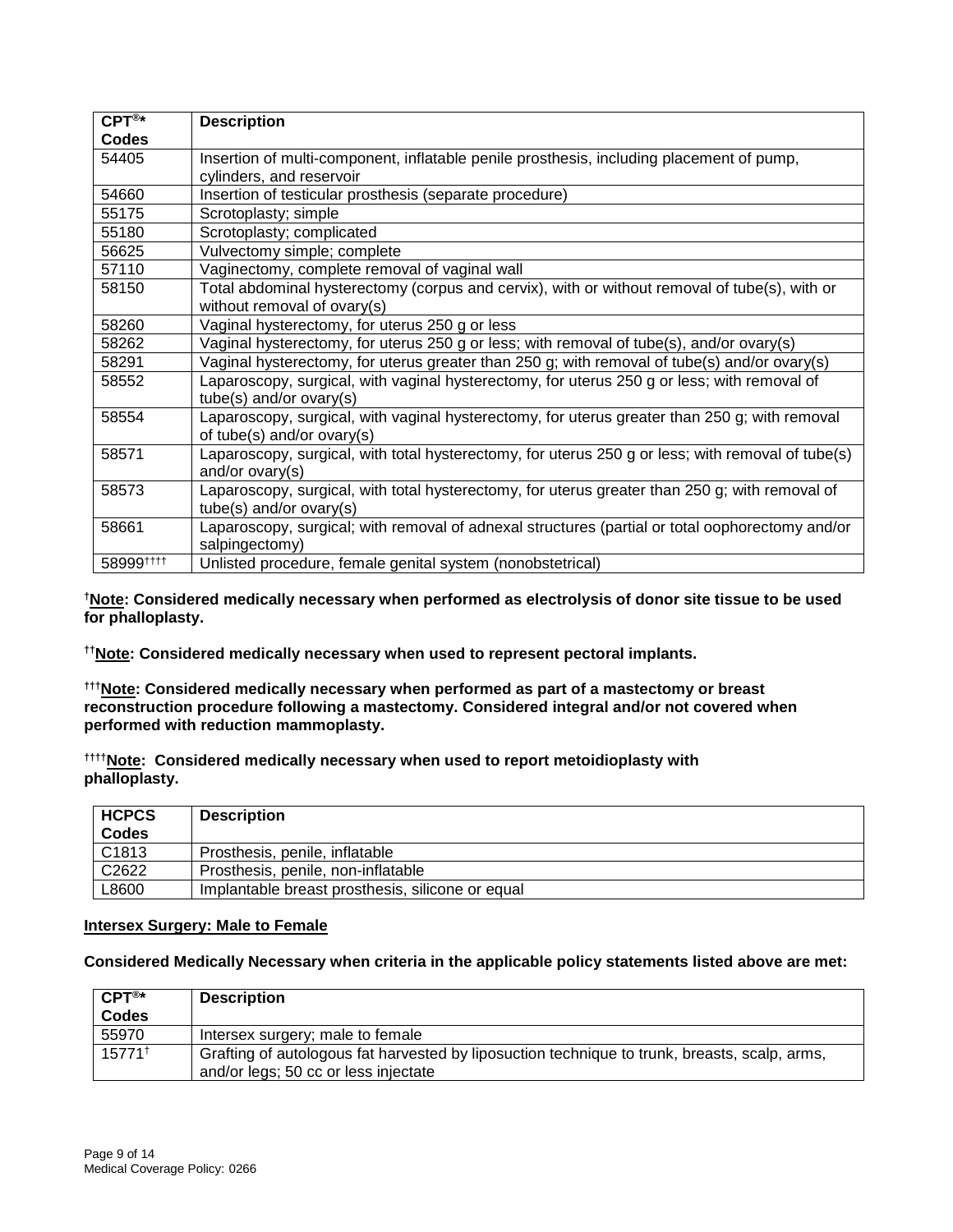| $CPT^{\circledR*}$  | <b>Description</b>                                                                                                                                                                                                            |
|---------------------|-------------------------------------------------------------------------------------------------------------------------------------------------------------------------------------------------------------------------------|
| <b>Codes</b>        |                                                                                                                                                                                                                               |
| 15772 <sup>+</sup>  | Grafting of autologous fat harvested by liposuction technique to trunk, breasts, scalp, arms,<br>and/or legs; each additional 50 cc injectate, or part thereof (List separately in addition to code<br>for primary procedure) |
| 17380 <sup>tt</sup> | Electrolysis epilation, each 30 minutes                                                                                                                                                                                       |
| 19325               | Breast augmentation with implant                                                                                                                                                                                              |
| 19340               | Insertion of breast implant on same day of mastectomy (ie, immediate)                                                                                                                                                         |
| 19342               | Insertion or replacement of breast implant on separate day from mastectomy                                                                                                                                                    |
| 44145               | Colectomy, partial; with coloproctostomy (low pelvic anastomosis)                                                                                                                                                             |
| 54125               | Amputation of penis; complete                                                                                                                                                                                                 |
| 54520               | Orchiectomy, simple (including subcapsular), with or without testicular prosthesis, scrotal or<br>inguinal approach                                                                                                           |
| 54690               | Laparoscopy, surgical; orchiectomy                                                                                                                                                                                            |
| 55899##             | Unlisted procedure, male genital system                                                                                                                                                                                       |
| 56620               | Vulvectomy simple; partial                                                                                                                                                                                                    |
| 56800               | Plastic repair of introitus                                                                                                                                                                                                   |
| 56805               | Clitoroplasty for intersex state                                                                                                                                                                                              |
| 57291               | Construction of artificial vagina; without graft                                                                                                                                                                              |
| 57292               | Construction of artificial vagina; with graft                                                                                                                                                                                 |
| 57335               | Vaginoplasty for intersex state                                                                                                                                                                                               |

| <b>HCPCS</b><br>Codes | <b>Description</b>               |
|-----------------------|----------------------------------|
| C1789                 | Prosthesis, breast (implantable) |

**†Note: Considered medically necessary when used to report liposuction techniques specific to breast augmentation.**

**††Note: Considered medically necessary when performed as electrolysis of donor site tissue to be used to line the vaginal canal for vaginoplasty.** 

**†††Note: Considered medically necessary when used to report coloproctostomy.**

| <b>ICD-10-CM</b><br><b>Diagnosis</b><br><b>Codes</b> | <b>Description</b>                    |
|------------------------------------------------------|---------------------------------------|
| F64.0                                                | Transsexualism                        |
| F64.1                                                | Dual role transvestism                |
| F64.2                                                | Gender identity disorder of childhood |
| F64.8                                                | Other gender identity disorders       |
| F64.9                                                | Gender identity disorder, unspecified |
| Z87.890                                              | Personal history of sex reassignment  |

#### **Gender Reassignment Surgery: Other Procedures**

**Generally considered not medically necessary when performed as a component of gender reassignment subject to case by case review by a medical director.**

| ${\sf CPT}^{\circledR\star}$ | <b>Description</b>                                                        |
|------------------------------|---------------------------------------------------------------------------|
| <b>Codes</b>                 |                                                                           |
| 11950                        | Subcutaneous injection of filling material (eg, collagen); 1 cc or less   |
| 11951                        | Subcutaneous injection of filling material (eg, collagen); 1.1 to 5.0 cc  |
| 11952                        | Subcutaneous injection of filling material (eg, collagen); 5.1 to 10.0 cc |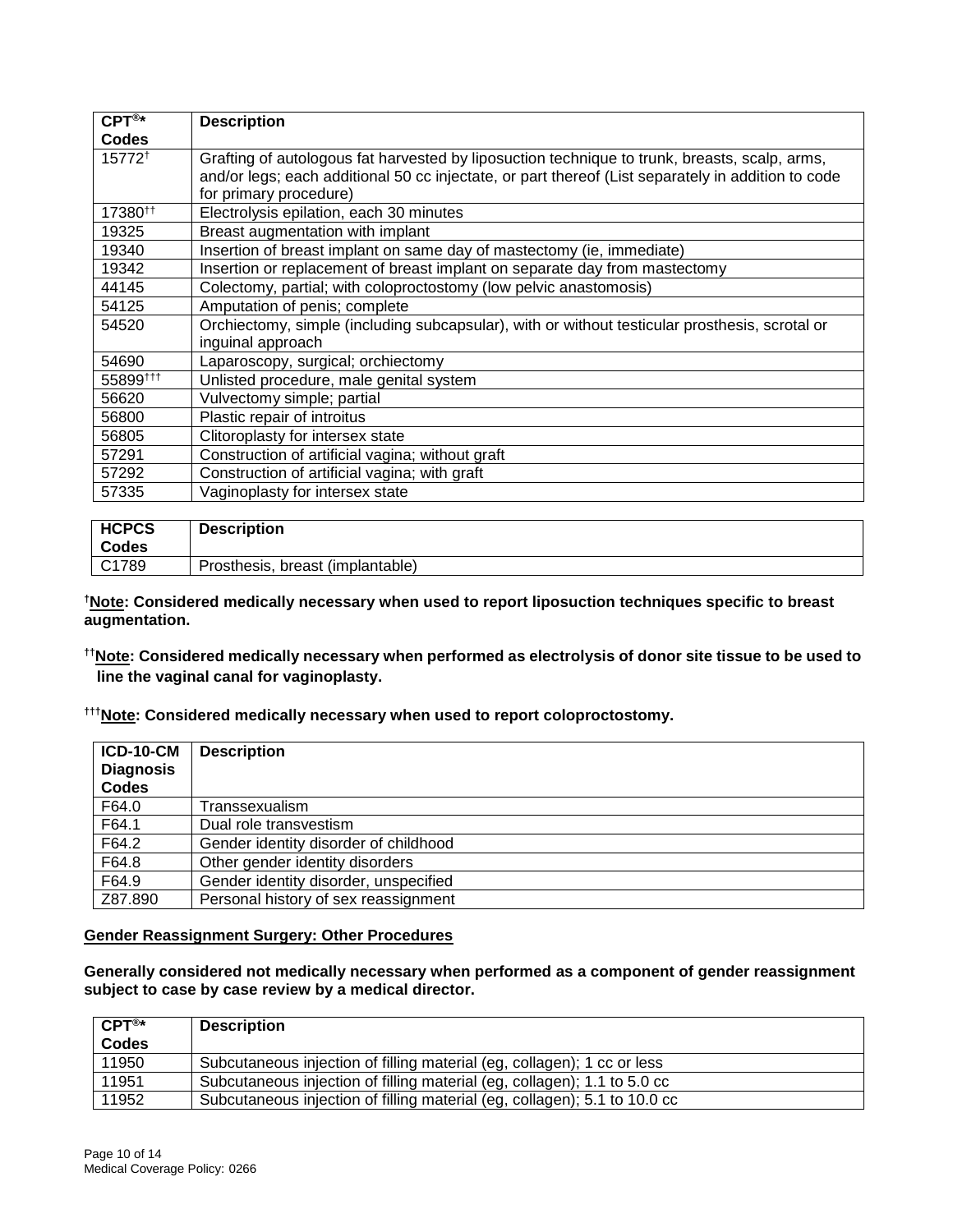| $CPT^{\circledR*}$ | <b>Description</b>                                                                                               |
|--------------------|------------------------------------------------------------------------------------------------------------------|
| Codes              |                                                                                                                  |
| 11954              | Subcutaneous injection of filling material (eg, collagen); over 10.0 cc                                          |
| 15775              | Punch graft for hair transplant; 1 to 15 punch grafts                                                            |
| 15776              | Punch graft for hair transplant; more than 15 punch grafts                                                       |
| 15780              | Dermabrasion; total face (eg, for acne scarring, fine wrinkling, rhytids, general keratosis)                     |
| 15781              | Dermabrasion; segmental, face                                                                                    |
| 15782              | Dermabrasion; regional, other than face                                                                          |
| 15783              | Dermabrasion; superficial, any site (eg, tattoo removal)                                                         |
| 15786              | Abrasion; single lesion (eg, keratosis, scar)                                                                    |
| 15787              | Abrasion; each additional 4 lesions or less (List separately in addition to code for primary<br>procedure)       |
| 15788              | Chemical peel, facial; epidermal                                                                                 |
| 15789              | Chemical peel, facial; dermal                                                                                    |
| 15792              | Chemical peel, nonfacial; epidermal                                                                              |
| 15793              | Chemical peel, nonfacial; dermal                                                                                 |
| 15820              | Blepharoplasty, lower eyelid                                                                                     |
| 15821              | Blepharoplasty, lower eyelid with extensive herniated fat pad                                                    |
| 15822              | Blepharoplasty, upper eyelid                                                                                     |
| 15823              | Blepharoplasty, upper eyelid; with excessive skin weighting down lid                                             |
| 15824              | Rhytidectomy, forehead                                                                                           |
| 15825              | Rhytidectomy; neck with platysmal tightening (platysmal flap, P-flap)                                            |
| 15826              | Rhytidectomy; glabellar frown lines                                                                              |
| 15828              | Rhytidectomy; cheek, chin, and neck                                                                              |
| 15829              | Rhytidectomy; superficial musculoaponeurotic system (SMAS) flap                                                  |
|                    |                                                                                                                  |
| 15830              | Excision, excessive skin and subcutaneous tissue (includes lipectomy); abdomen,<br>infraumbilical panniculectomy |
| 15832              | Excision, excessive skin and subcutaneous tissue (includes lipectomy); thigh                                     |
| 15833              | Excision, excessive skin and subcutaneous tissue (includes lipectomy); leg                                       |
| 15834              | Excision, excessive skin and subcutaneous tissue (includes lipectomy); hip                                       |
| 15835              | Excision, excessive skin and subcutaneous tissue (includes lipectomy); buttock                                   |
| 15836              | Excision, excessive skin and subcutaneous tissue (includes lipectomy); arm                                       |
| 15837              | Excision, excessive skin and subcutaneous tissue (includes lipectomy); forearm or hand                           |
| 15838              | Excision, excessive skin and subcutaneous tissue (includes lipectomy); submental fat pad                         |
| 15839              | Excision, excessive skin and subcutaneous tissue (includes lipectomy); other area                                |
| 15847              | Excision, excessive skin and subcutaneous tissue (includes lipectomy), abdomen (eg,                              |
|                    | abdominoplasty) (includes umbilical transposition and fascial plication) (List separately in                     |
|                    | addition to code for primary procedure)                                                                          |
| 15876              | Suction assisted lipectomy; head and neck                                                                        |
| 15877              | Suction assisted lipectomy; trunk                                                                                |
| 15878              | Suction assisted lipectomy; upper extremity                                                                      |
| 15879              | Suction assisted lipectomy; lower extremity                                                                      |
| 17380              | Electrolysis epilation, each 30 minutes                                                                          |
| 17999 <sup>+</sup> | Unlisted procedure, skin, mucous membrane and subcutaneous tissue                                                |
| 19324              | Mammaplasty, augmentation; without prosthetic implant (Code deleted 12/31/2020)                                  |
| 21120              | Genioplasty; augmentation (autograft, allograft, prosthetic material)                                            |
| 21121              | Genioplasty; sliding osteotomy, single piece                                                                     |
| 21122              | Genioplasty; sliding osteotomies, 2 or more osteotomies (eg, wedge excision or bone wedge                        |
|                    | reversal for asymmetrical chin)                                                                                  |
| 21123              | Genioplasty; sliding, augmentation with interpositional bone grafts (includes obtaining                          |
|                    | autografts)                                                                                                      |
| 21125              | Augmentation, mandibular body or angle; prosthetic material                                                      |
| 21127              | Augmentation, mandibular body or angle; with bone graft, onlay or interpositional (includes                      |
|                    | obtaining autograft)                                                                                             |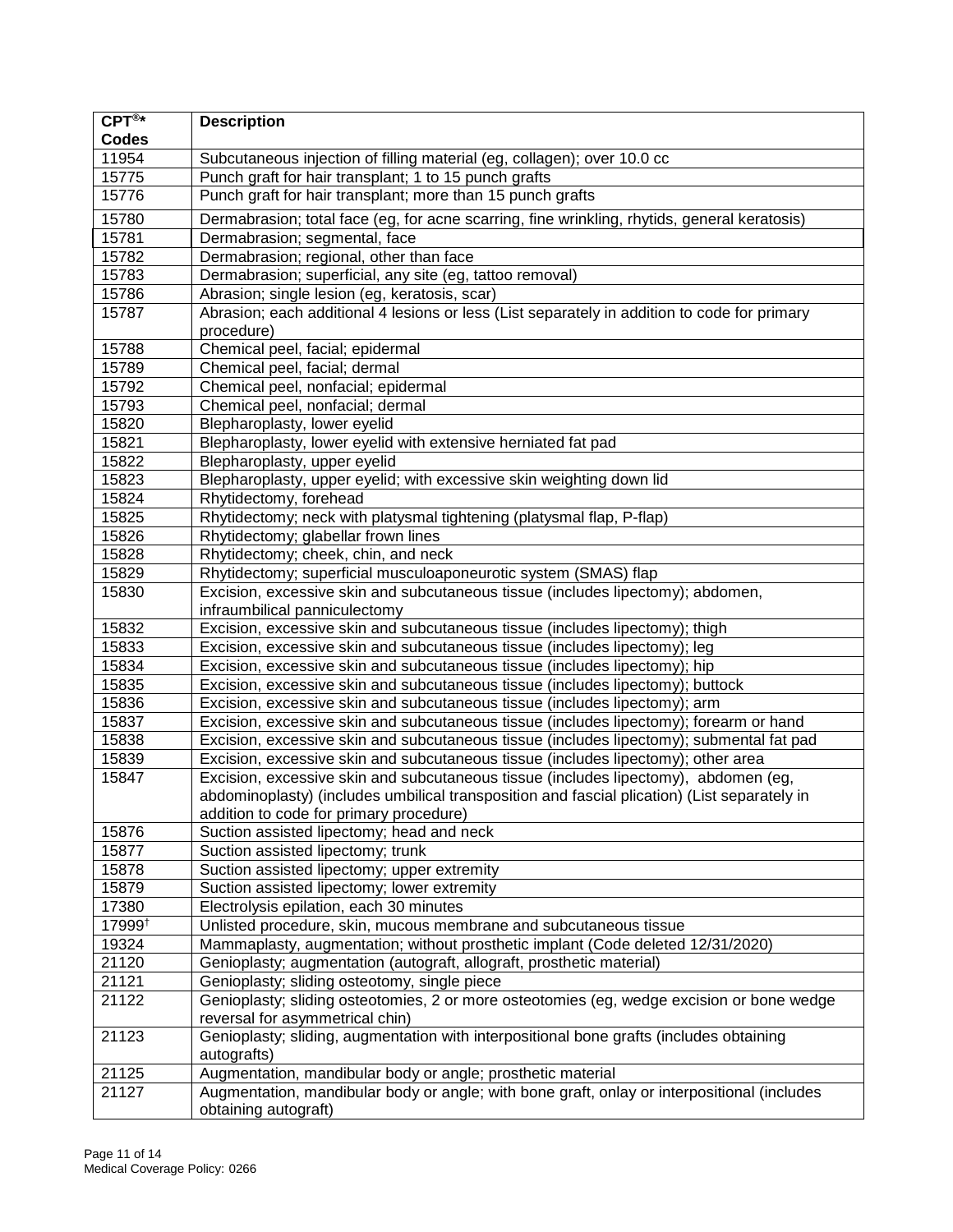| $CPT^{\circledR*}$                             | <b>Description</b>                                                                        |
|------------------------------------------------|-------------------------------------------------------------------------------------------|
| Codes                                          |                                                                                           |
| 21137                                          | Reduction forehead; contouring only                                                       |
| 21209                                          | Osteoplasty, facial bones; reduction                                                      |
| 21210                                          | Graft, bone; nasal, maxillary or malar areas (includes obtaining graft)                   |
| 21270                                          | Malar augmentation, prosthetic material                                                   |
| 30400                                          | Rhinoplasty, primary; lateral and alar cartilages and/or elevation of nasal tip           |
| 30410                                          | Rhinoplasty, primary; complete, external parts including bony pyramid, lateral and alar   |
|                                                | cartilages, and/or elevation of nasal tip                                                 |
| 30420                                          | Rhinoplasty, primary; including major septal repair                                       |
| 30430                                          | Rhinoplasty, secondary; minor revision (small amount of nasal tip work)                   |
| 30435                                          | Rhinoplasty, secondary; intermediate revision (bony work with osteotomies)                |
| 30450                                          | Rhinoplasty, secondary; major revision (nasal tip work and osteotomies)                   |
| 31599 <sup><math>\uparrow\uparrow</math></sup> | Unlisted procedure, larynx                                                                |
| 31750                                          | Tracheoplasty; cervical                                                                   |
| 40799#11                                       | Unlisted procedure, lips                                                                  |
| 67900                                          | Repair of brow ptosis (supraciliary, mid-forehead or coronal approach)                    |
| 92507                                          | Treatment of speech, language, voice, communication, and/or auditory processing disorder; |
|                                                | individual                                                                                |

†**Note: Generally not medically necessary when used to report cheek and malar implants or fat transfers performed in conjunction with gender reassignment surgery, even when coverage for gender reassignment surgery exists.** 

††**Note: Generally not medically necessary when used to report laryngoplasty performed in conjunction with gender reassignment surgery, even when coverage for gender reassignment surgery exists.** 

†††**Note: Generally not medically necessary when used to report lip reduction/enhancement performed in conjunction with gender reassignment surgery, even when coverage for gender reassignment surgery exists.**

#### **Experimental, Investigational, Unproven Procedures:**

**Considered Experimental, Investigational or Unproven and not covered when used to report voice modification surgery:** 

| $CPT^{\circledR*}$<br><b>Codes</b> | <b>Description</b>                   |
|------------------------------------|--------------------------------------|
| 31599                              | Unlisted procedure, larynx           |
| 31899                              | Unlisted procedure, trachea, bronchi |

**\*Current Procedural Terminology (CPT®) ©2020 American Medical Association: Chicago, IL.**

### <span id="page-11-0"></span>**References**

- 1. American Academy of Pediatrics (AAP). Ensuring Comprehensive care and support for transgender and gender diverse children and adolescents. Policy statement. Pediatrics. Volume 142(4): October 2018.
- 2. American College of Obstetricians and Gynecologists (ACOG). Healthcare for Transgender Individuals. Committee Opinion. Number 512, December 2011. Obstet Gynecol 2011:118:1454-8
- 3. American Psychiatric Association (APA). Report of the APA task force on treatment of gender identity disorder. Am J Psychiatry 169:8, August 2012.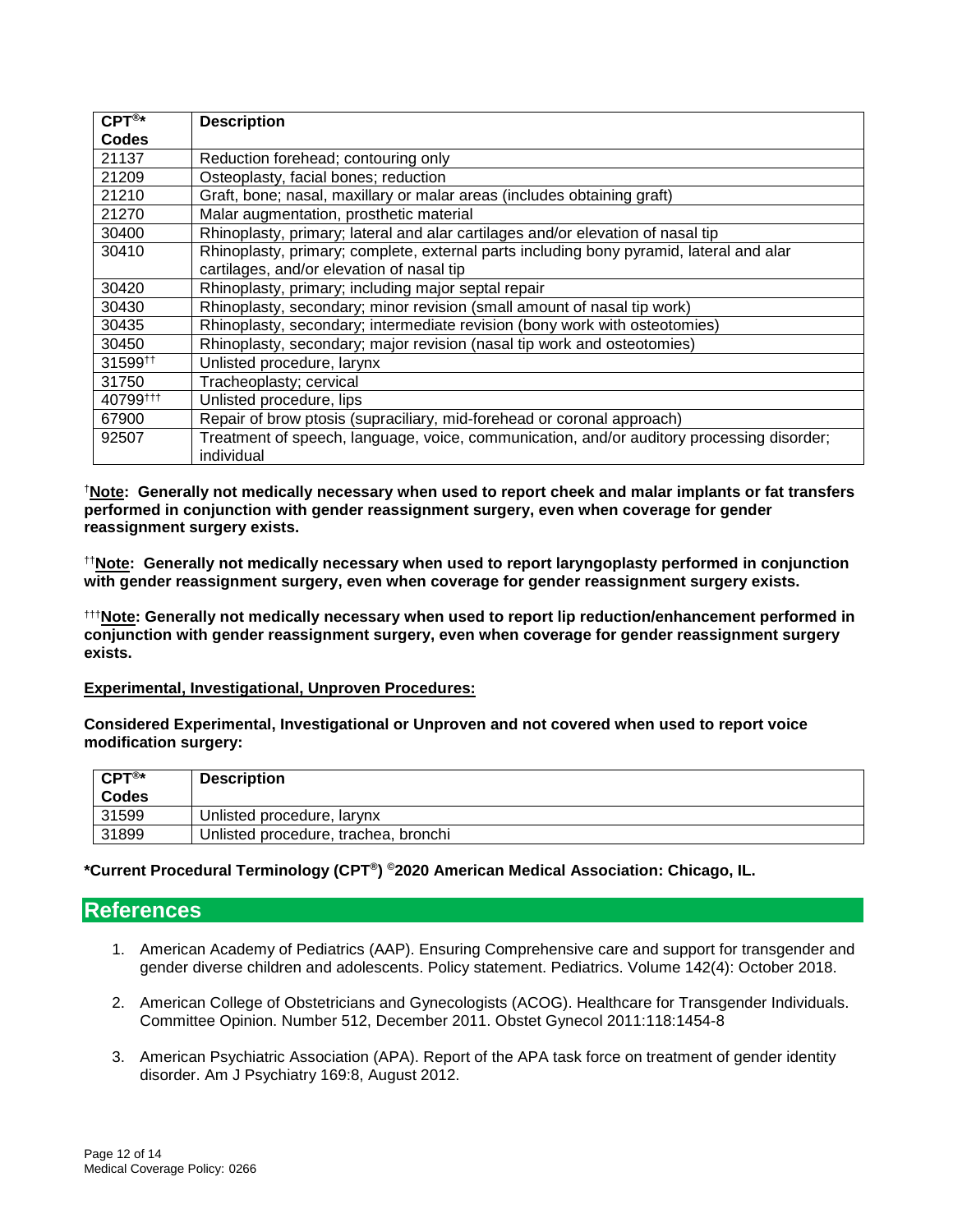- 4. Becker S, Bosinski HAG, Clement U, Eicher WM, Goerlich TM, Hartmann U, et al. (1998) German standards for the treatment and diagnostic assessment of transsexuals. IJT 2/4. Accessed November 19, 2014. Available at URL address: http://www.iiav.nl/ezines/web/IJT/97- 03/numbers/symposion/ijtc0603.htm
- 5. Centers for Medicare and Medicaid Services. Proposed Decision Memo for Gender Dysphoria and Gender Reassignment Surgery (CAG-00446N). June 2016. Accessed March 5, 2019. Available at URL address: https://www.cms.gov/medicare-coverage-database/details/nca-proposed-decisionmemo.aspx?NCAId=282
- 6. Committee on Adolescent Health Care. Committee Opinion No. 685: Care for Transgender Adolescents. Obstet Gynecol. 2017 Jan;129(1):e11-e16.
- 7. Day P. Trans-gender Reassignment Surgery. Tech Brief Series. New Zealand Health Technology Assessment. NZHTA Report February 2002, Volume 1, Number 1. Accessed March 5, 2019. Available at URL address: http://nzhta.chmeds.ac.nz/index.htm#tech
- 8. Diagnostic and Statistical Manual of Mental Disorders Fourth Edition. Text Revision (DSM-IV -TR). American Psychiatric Association. American Psychiatric Association, Incorporated. July 2000.
- 9. Hayes, Inc. Hayes Medical Technology Directory Report. Sex Reassignment Surgery for the Treatment of Gender Dysphoria. Landsdale, PA: Hayes, Inc.; August 2018
- 10. Hayes, Inc. Hayes Medical Technology Directory Report. Ancillary Procedures and Services for the Treatment of Gender Dysphoria. Landsdale, PA: Hayes, Inc.; May 2014.
- 11. Hayes, Inc. Hayes MedicalTechnology Directory Report. Hormone Therapy for the Treatment of Gender Dysphoria. Landsdale, PA: Hayes, Inc. August 2018.
- 12. Hayes, Inc. Search and Summary. Suppression of Puberty in Adolescents with Gender Dysphoria. Landsdale, PA: Hayes, Inc.; March 2017.
- 13. Hembree WC, Cohen-Kettenis P, Delemarre-van de Waal HA, Gooren LJ, Meyer WJ 3rd, Spack NP, Tangpricha V, Montori VM; Endocrine Society. Endocrine treatment of transsexual persons: an Endocrine Society clinical practice guideline. J Clin Endocrinol Metab. 2009 Sep;94(9):3132-54.
- 14. Landen M, Walinder J, Hambert G, Lundstrom B. Factors predictive of regret in sex reassignment. Acta Psychiatr Scand. 1998 Apr;97(4):284-9.
- 15. Lawrence AA. Factors associated with satisfaction or regret following male-to-female sex reassignment surgery. Arch Sex Behav. 2003 Aug;32(4):299-315.
- 16. Maharaj NR, Dhai A, Wiersma R, Moodley J. Intersex conditions in children and adolescents: surgical, ethical, and legal considerations. J Pediatr Adolesc Gynecol. 2005 Dec;18(6):399-402.
- 17. Milrod C, Karasic DH. Age Is Just a Number: WPATH-Affiliated Surgeons' Experiences and Attitudes Toward Vaginoplasty in Transgender Females Under 18 Years of Age in the United States. J Sex Med. 2017 Apr;14(4):624-634.
- 18. Moore E, Wisniewski A, Dobs A. Endocrine treatment of transsexual people: a review of treatment regimens, outcomes, and adverse effects. J Clin Endocrinol Metab. 2003 Aug;88(8):3467-73.
- 19. Smith YL, van Goozen SH, Cohen-Kettenis PT. Adolescents with gender identity disorder who were accepted or rejected for sex reassignment surgery: a prospective follow-up study. J Am Acad Child Adolesc Psychiatry. 2001 Apr;40(4):472-81.